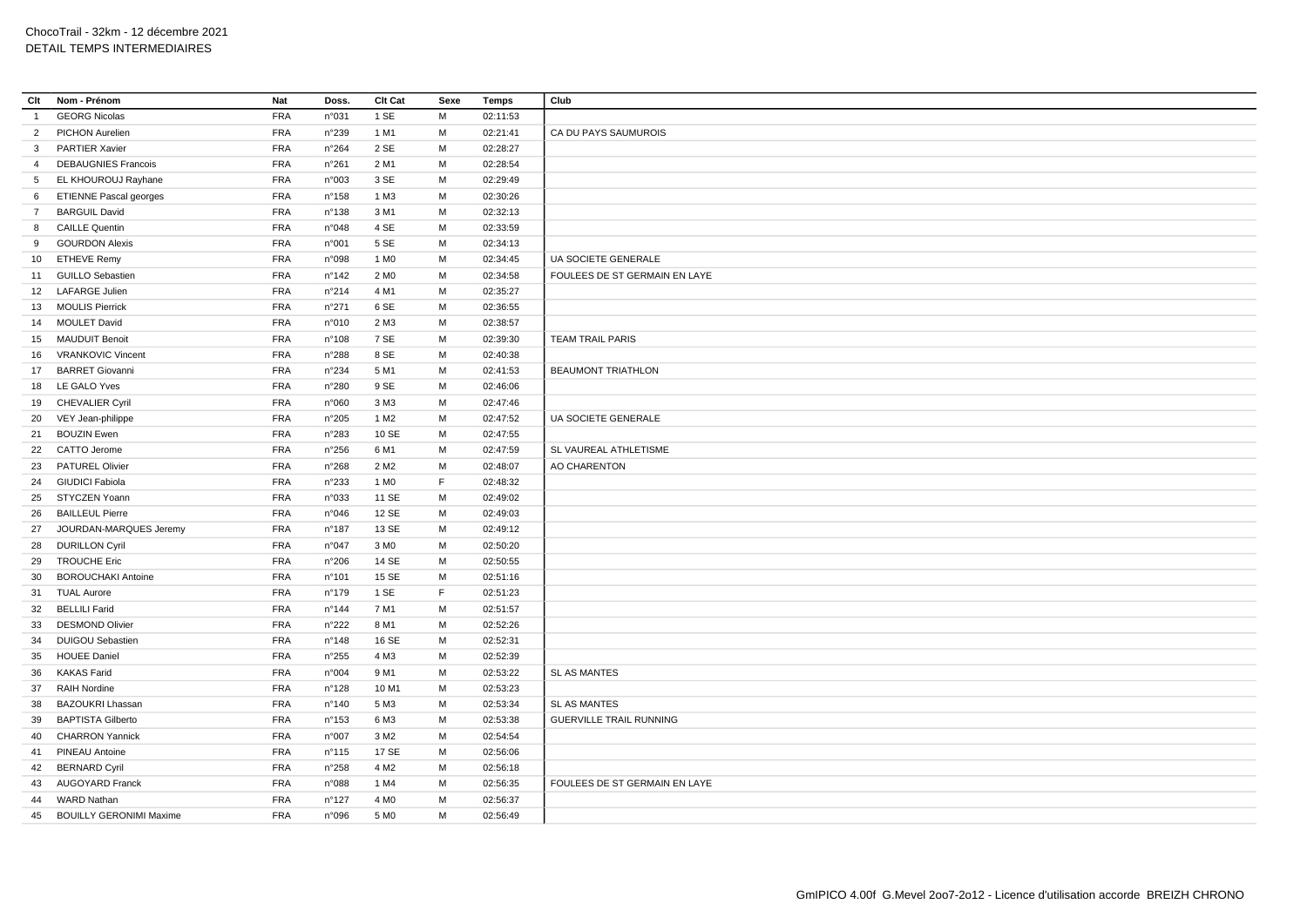| Clt | Nom - Prénom                                   | <b>Nat</b> | Doss.           | Clt Cat           | Sexe | Temps    | Club                          |
|-----|------------------------------------------------|------------|-----------------|-------------------|------|----------|-------------------------------|
| 46  | <b>MAURICE Bruno</b>                           | FRA        | n°009           | 18 SE             | M    | 02:56:51 |                               |
| 47  | <b>CHERIF Ahmed</b>                            | <b>FRA</b> | n°028           | 19 SE             | M    | 02:56:54 |                               |
| 48  | <b>ETIENNE Mathias</b>                         | <b>FRA</b> | n°159           | 20 SE             | М    | 02:56:55 |                               |
| 49  | <b>GRANIER Lionel</b>                          | FRA        | n°180           | 5 M <sub>2</sub>  | M    | 02:57:03 |                               |
| 50  | <b>LANNEAU Loic</b>                            | <b>FRA</b> | n°029           | 11 M1             | M    | 02:58:52 |                               |
| 51  | <b>MALNOE Roland</b>                           | <b>FRA</b> | n°246           | 2 M4              | M    | 02:59:08 |                               |
|     | 52 MAEDER Eric                                 | <b>FRA</b> | n°094           | 6 M <sub>2</sub>  | M    | 02:59:18 |                               |
|     | 53 FILLETTE Stephane                           | <b>FRA</b> | n°079           | 7 M3              | M    | 02:59:27 | FOULEES DE ST GERMAIN EN LAYE |
| 54  | <b>CARISSIMI Cesar</b>                         | <b>FRA</b> | $n^{\circ}$ 152 | 6 M <sub>0</sub>  | М    | 02:59:54 |                               |
| 55  | OLECH Monika maria                             | <b>FRA</b> | n°241           | 1 M <sub>2</sub>  | F    | 03:00:06 |                               |
| 56  | <b>FREBOURG Damien</b>                         | <b>FRA</b> | $n^{\circ}$ 178 | 7 M <sub>0</sub>  | M    | 03:00:14 |                               |
| 57  | <b>MORIN LEMOINE Achille</b>                   | <b>FRA</b> | n°223           | 21 SE             | M    | 03:00:21 |                               |
| 58  | <b>FAURE Alain</b>                             | <b>FRA</b> | n°169           | 8 M3              | M    | 03:00:34 | FOULEES DE ST GERMAIN EN LAYE |
| 59  | <b>BOISSON Charles</b>                         | <b>FRA</b> | n°287           | 7 M <sub>2</sub>  | M    | 03:01:12 | TRI POISSY                    |
| 60  | <b>LAMBERT Vincent</b>                         | <b>FRA</b> | n°092           | 1 M <sub>5</sub>  | M    | 03:01:12 |                               |
| 61  | <b>BOUSQUET William</b>                        | <b>FRA</b> | n°285           | 22 SE             | M    | 03:01:19 |                               |
| 62  | <b>SANTOS Vincent</b>                          | FRA        | n°081           | 12 M1             | M    | 03:01:56 |                               |
| 63  | <b>OLIVIER Simon</b>                           | <b>FRA</b> | n°044           | 23 SE             | M    | 03:02:27 | SL AS MANTES                  |
| 64  | JEHANNO Dewi                                   | <b>FRA</b> | n°183           | 24 SE             | M    | 03:02:49 |                               |
| 65  | <b>VOYER Florian</b>                           | <b>FRA</b> | n°100           | 25 SE             | M    | 03:03:01 |                               |
| 66  | CHIKH Ayoub                                    | <b>FRA</b> | n°120           | 8 M <sub>2</sub>  | M    | 03:03:05 | SL AS MANTES                  |
| 67  | SIMON Thomas                                   | <b>FRA</b> | n°109           | 26 SE             | M    | 03:03:10 |                               |
| 68  | <b>ZANZAN Ibrahim</b>                          | <b>FRA</b> | n°237           | 8 M <sub>0</sub>  | M    | 03:03:14 |                               |
| 69  | <b>DONNE Ludovic</b>                           | <b>FRA</b> | n°118           | 9 M3              | M    | 03:03:17 | SL AS MANTES                  |
| 70  | <b>DAILLEUX Melissa</b>                        | <b>FRA</b> | n°023           | 2 M <sub>0</sub>  | F    | 03:03:20 | <b>SL AS MANTES</b>           |
| 71  | <b>CUBIZOLLES Christelle</b>                   | <b>FRA</b> | n°263           | 1 M1              | F    | 03:03:51 |                               |
| 72  | <b>DEBEC Mathieu</b>                           | <b>FRA</b> | n°181           | 27 SE             | M    | 03:04:03 |                               |
|     |                                                |            |                 |                   | M    |          |                               |
| 73  | <b>GASTELLIER Quentin</b><br>74 LAURENT Daniel | <b>FRA</b> | n°284           | 28 SE<br>3 M4     | M    | 03:04:09 |                               |
|     |                                                | <b>FRA</b> | n°139           |                   |      | 03:04:20 |                               |
| 75  | <b>BECQUET Samuel</b>                          | <b>FRA</b> | n°243           | 9 M <sub>2</sub>  | M    | 03:04:28 |                               |
| 76  | <b>GARRAUD Frederic</b>                        | <b>FRA</b> | n°219           | 13 M1             | M    | 03:04:37 |                               |
|     | 77 LANGLOIS Arnaud                             | <b>FRA</b> | n°030           | 10 M <sub>2</sub> | M    | 03:04:45 |                               |
| 78  | <b>RICARD Nicolas</b>                          | <b>FRA</b> | n°035           | 9 M <sub>0</sub>  | M    | 03:05:05 |                               |
|     | 79 PUJOL Cedric                                | <b>FRA</b> | n°279           | 11 M <sub>2</sub> | М    | 03:05:30 |                               |
| 80  | <b>BLANC Stephane</b>                          | FRA        | n°025           | 12 M <sub>2</sub> | M    | 03:05:53 |                               |
| 81  | <b>LEHURE Kevin</b>                            | <b>FRA</b> | n°216           | 29 SE             | M    | 03:05:59 |                               |
| 82  | <b>CELLIER Julien</b>                          | <b>FRA</b> | n°027           | 14 M1             | M    | 03:06:07 | ANDRESY ATHLETISME            |
|     | 83 MAURICE Sebastien                           | <b>FRA</b> | n°034           | 30 SE             | M    | 03:06:31 |                               |
|     | 84 PEREZ Gregory                               | <b>FRA</b> | n°024           | 31 SE             | M    | 03:07:05 |                               |
| 85  | <b>SELS Charles</b>                            | <b>FRA</b> | n°020           | 13 M <sub>2</sub> | м    | 03:07:05 |                               |
| 86  | WITTERSHEIM Frederic                           | <b>FRA</b> | n°208           | 14 M <sub>2</sub> | M    | 03:07:50 |                               |
| 87  | <b>ARNAUD Olivier</b>                          | <b>FRA</b> | n°076           | 32 SE             | М    | 03:07:52 |                               |
| 88  | <b>SONNIER Frederic</b>                        | <b>FRA</b> | n°191           | 15 M2             | M    | 03:08:08 |                               |
| 89  | <b>MAHIE Steve</b>                             | <b>FRA</b> | n°227           | 10 M <sub>0</sub> | M    | 03:08:32 |                               |
| 90  | <b>OVISE Pierre</b>                            | <b>FRA</b> | n°130           | 16 M <sub>2</sub> | M    | 03:08:47 |                               |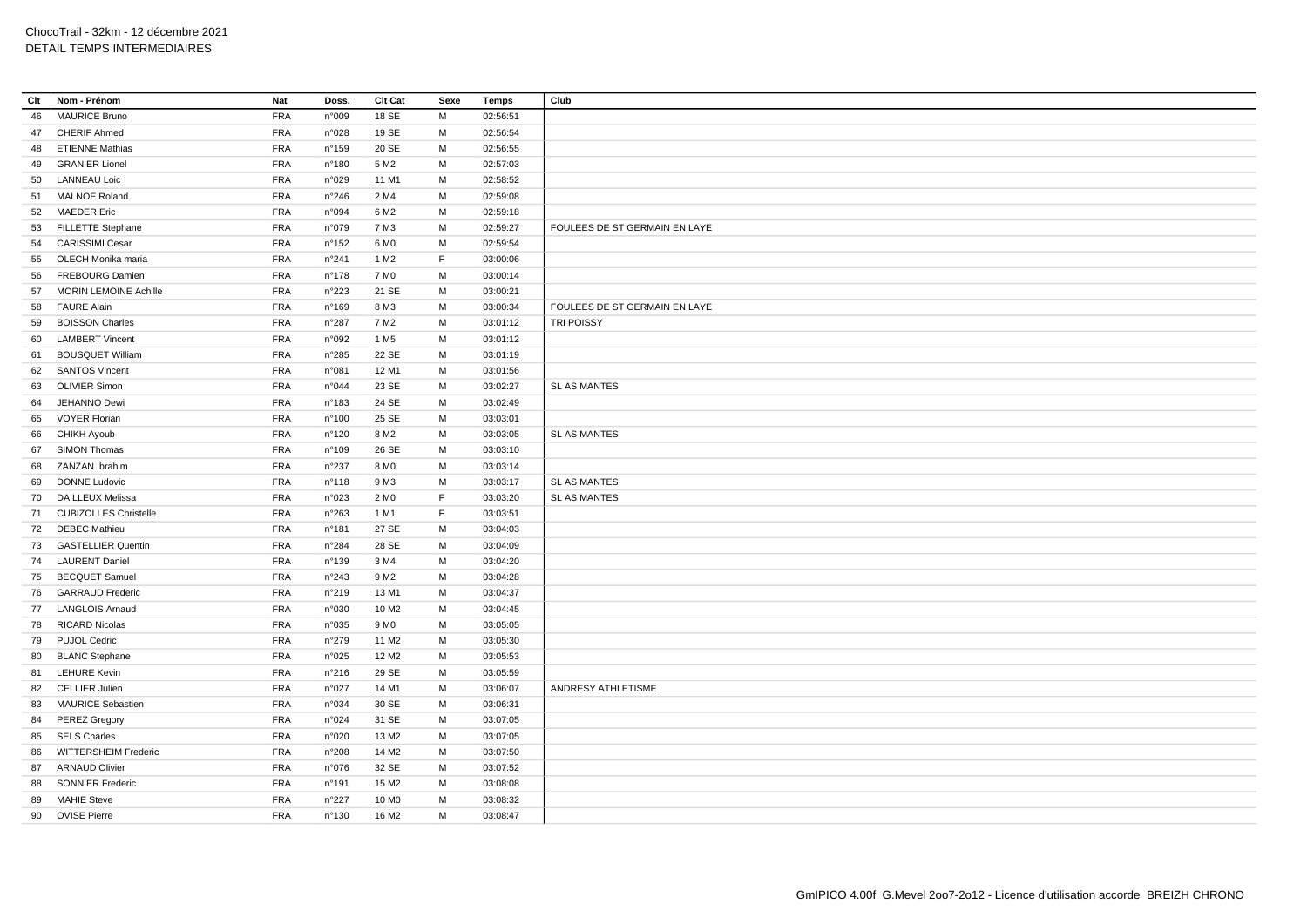| Clt | Nom - Prénom                    | Nat        | Doss.           | Clt Cat           | Sexe | <b>Temps</b> | Club                               |
|-----|---------------------------------|------------|-----------------|-------------------|------|--------------|------------------------------------|
| 91  | LOISEL Benjamin                 | <b>FRA</b> | n°260           | 33 SE             | M    | 03:08:54     |                                    |
| 92  | <b>ETOILE Carl</b>              | <b>FRA</b> | n°110           | 15 M1             | м    | 03:08:55     |                                    |
| 93  | <b>GEROULT Francois-cyrille</b> | <b>FRA</b> | n°272           | 17 M <sub>2</sub> | M    | 03:10:07     |                                    |
| 94  | <b>DESTOMBES Bernard</b>        | <b>FRA</b> | n°228           | 2 M <sub>5</sub>  | м    | 03:10:32     | <b>VERNEUIL AC</b>                 |
| 95  | JEANMAIRE Orianne               | <b>FRA</b> | $n^{\circ}$ 157 | 3 MO              | F    | 03:10:39     |                                    |
| 96  | PAYEN Njoud                     | <b>FRA</b> | n°082           | 2 M <sub>2</sub>  | F    | 03:11:18     |                                    |
| 97  | <b>SAUSSOIS Pierre</b>          | <b>FRA</b> | $n^{\circ}217$  | 34 SE             | M    | 03:11:29     | SURESNES PASSION ATHLE MARATHON    |
| 98  | <b>BLANCHET Pierre-arthur</b>   | <b>FRA</b> | n°135           | 35 SE             | M    | 03:11:49     |                                    |
| 99  | <b>HANTON Jean-baptiste</b>     | <b>FRA</b> | n°209           | 18 M <sub>2</sub> | M    | 03:11:57     |                                    |
| 100 | <b>HOAREAU Xavier</b>           | <b>FRA</b> | $n^{\circ}155$  | 11 M <sub>0</sub> | М    | 03:12:00     |                                    |
| 101 | RINGOT Jerome                   | <b>FRA</b> | n°273           | 19 M <sub>2</sub> | M    | 03:12:02     |                                    |
| 102 | <b>REY David</b>                | <b>FRA</b> | $n^{\circ}154$  | 10 M3             | м    | 03:12:14     | TEAM ENDURANCE 06                  |
| 103 | <b>BERTINOT Delphine</b>        | <b>FRA</b> | n°012           | 1 M3              | F.   | 03:12:34     |                                    |
| 104 | <b>RICCOBENE Sylvain</b>        | <b>FRA</b> | n°112           | 36 SE             | M    | 03:12:58     |                                    |
| 105 | LECLECH-MEYER Karen             | <b>FRA</b> | n°215           | 2 M3              | F.   | 03:13:45     | EA CERGY PONTOISE ATHLETISME       |
| 106 | <b>KANSARA Nicolas</b>          | <b>FRA</b> | n°045           | 16 M1             | M    | 03:14:31     | SL MEULAN VEXIN SEINE ATHLETISME   |
| 107 | <b>RAULIN Vincent</b>           | <b>FRA</b> | n°093           | 11 M3             | M    | 03:15:16     |                                    |
| 108 | <b>FERREIRA Nicolas</b>         | <b>FRA</b> | n°225           | 37 SE             | м    | 03:15:18     |                                    |
| 109 | <b>COURTET Olivier</b>          | <b>FRA</b> | n°143           | 38 SE             | M    | 03:15:21     |                                    |
|     | 110 DESCAMPS Eric               | <b>FRA</b> | n°087           | 20 M <sub>2</sub> | M    | 03:15:22     |                                    |
|     | 111 VERNEY Jean-paul            | <b>FRA</b> | n°089           | 17 M1             | M    | 03:15:23     |                                    |
|     | 112 DERRE Willy                 | <b>FRA</b> | n°218           | 21 M <sub>2</sub> | M    | 03:15:52     | RAMBOUILLET SPORTS                 |
|     | 113 CLAQUIN Pierre              | <b>FRA</b> | n°043           | 18 M1             | M    | 03:15:56     |                                    |
|     | 114 BOUHANNA Sandra             | <b>FRA</b> | $n^{\circ}$ 197 | 2 M1              | F    | 03:15:57     |                                    |
| 115 | <b>BIZET Yves</b>               | <b>FRA</b> | n°251           | 19 M1             | M    | 03:15:58     | ANDRESY ATHLETISME                 |
|     | 116 JACQUET Gauthier            | <b>FRA</b> | n°249           | 39 SE             | м    | 03:16:08     |                                    |
|     | 117 MOYNE Aurelie               | <b>FRA</b> | n°119           | 2 SE              | F    | 03:16:10     |                                    |
| 118 | <b>DORANDEU Elizabeth</b>       | <b>FRA</b> | n°163           | 3 SE              | F    | 03:17:17     |                                    |
|     | 119 OULD Benoit                 | <b>FRA</b> | n°065           | 20 M1             | M    | 03:18:22     |                                    |
| 120 | <b>GAMARRE Estelle</b>          | <b>FRA</b> | n°064           | 3 M <sub>2</sub>  | F    | 03:18:24     |                                    |
|     | 121 BULLY Matthieu              | <b>FRA</b> | $n^{\circ}$ 146 | 12 M <sub>0</sub> | M    | 03:18:37     |                                    |
|     | 122 MENEGHETTI Thomas           | <b>FRA</b> | $n^{\circ}$ 145 | 13 M <sub>0</sub> | M    | 03:18:58     |                                    |
| 123 | <b>GIGANON Nancy</b>            | <b>FRA</b> | n°129           | 4 M <sub>0</sub>  | F.   | 03:19:04     |                                    |
|     | 124 LEVASSEUR David             | <b>FRA</b> | n°231           | 14 M <sub>0</sub> | M    | 03:19:10     |                                    |
| 125 | <b>GUARAMONTI Marco</b>         | <b>FRA</b> | $n^{\circ}$ 194 | 22 M <sub>2</sub> | M    | 03:19:20     |                                    |
| 126 | <b>BARGUIL Stephan</b>          | <b>FRA</b> | $n^{\circ}$ 156 | 23 M <sub>2</sub> | M    | 03:19:30     |                                    |
| 127 | CHEVALIER Jean-pierre           | <b>FRA</b> | n°059           | 4 M4              | м    | 03:19:47     |                                    |
| 128 | <b>GEORGER Adrien</b>           | <b>FRA</b> | n°071           | 15 M <sub>0</sub> | M    | 03:20:07     | YPRL SAINT CYR TRIATHLON           |
| 129 | <b>CODY Laurent</b>             | <b>FRA</b> | n°235           | 16 M <sub>0</sub> | M    | 03:20:09     | RUNNING ET MARATHON DE BOIS D ARCY |
|     | 130 MAHY Baptiste               | <b>FRA</b> | n°224           | 21 M1             | м    | 03:20:09     |                                    |
| 131 | <b>BAGGIONI Audrey</b>          | <b>FRA</b> | $n^{\circ}267$  | 5 M <sub>0</sub>  | F.   | 03:20:11     |                                    |
| 132 | <b>HARDUIN Michael</b>          | <b>FRA</b> | n°084           | 12 M3             | M    | 03:21:31     |                                    |
| 133 | <b>BUTTGEN Benjamin</b>         | <b>FRA</b> | n°117           | 22 M1             | м    | 03:22:56     |                                    |
|     | 134 LAFOLIE Laurent             | <b>FRA</b> | $n^{\circ}204$  | 5 M4              | M    | 03:23:14     |                                    |
|     | 135 KARAFKA Stephane            | <b>FRA</b> | n°277           | 13 M3             | M    | 03:23:29     | AS BANQUE DE FRANCE                |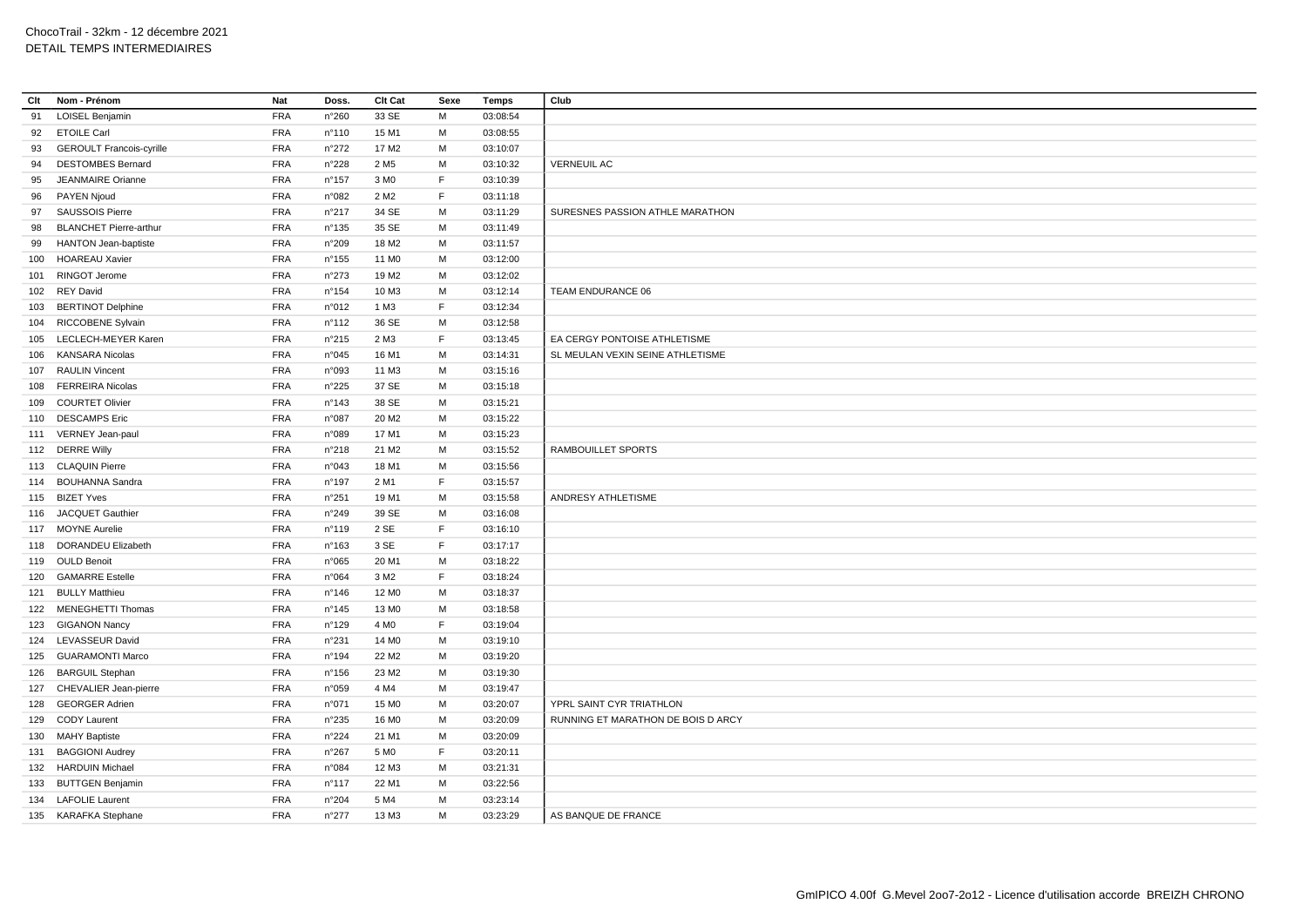| Clt | Nom - Prénom             | Nat        | Doss.           | Clt Cat           | Sexe        | <b>Temps</b> | Club                          |
|-----|--------------------------|------------|-----------------|-------------------|-------------|--------------|-------------------------------|
| 136 | <b>MASSAT Theo</b>       | <b>FRA</b> | n°097           | 40 SE             | М           | 03:23:59     |                               |
|     | 137 EL AMRI Khalil       | <b>FRA</b> | $n^{\circ}$ 176 | 23 M1             | M           | 03:24:24     | CA MANTES-LA-VILLE            |
|     | 138 MAGNIER Jeremy       | <b>FRA</b> | $n^{\circ}$ 177 | 17 M <sub>0</sub> | M           | 03:24:25     | CA MANTES-LA-VILLE            |
|     | 139 PERROT Jerome        | <b>FRA</b> | n°133           | 24 M <sub>2</sub> | M           | 03:24:32     |                               |
|     | 140 ROUILLE Nicolas      | <b>FRA</b> | n°134           | 14 M3             | M           | 03:24:34     |                               |
|     | 141 SOYER Philippe       | <b>FRA</b> | n°056           | 15 M3             | М           | 03:24:47     |                               |
|     | 142 VARLET Fabrice       | <b>FRA</b> | n°103           | 16 M3             | M           | 03:25:42     |                               |
|     | 143 JALLAT Marc          | <b>FRA</b> | n°019           | 25 M2             | М           | 03:25:51     |                               |
|     | 144 GATELLIER Adrien     | <b>FRA</b> | n°220           | 41 SE             | M           | 03:26:00     |                               |
|     | 145 CASUBOLO Laura       | <b>FRA</b> | n°008           | 4 SE              | F           | 03:26:35     |                               |
|     | 146 ARNAUDON David       | <b>FRA</b> | n°132           | 42 SE             | M           | 03:26:50     |                               |
|     | 147 MAITRE Sebastien     | FRA        | n°131           | 43 SE             | M           | 03:26:51     |                               |
|     | 148 AVRIL Philippe       | <b>FRA</b> | n°236           | 17 M3             | M           | 03:27:12     |                               |
|     | 149 LEROUX Mathieu       | FRA        | n°252           | 18 M3             | М           | 03:27:15     | ANDRESY ATHLETISME            |
|     | 150 EL GARCH Hicham      | <b>FRA</b> | n°290           | 44 SE             | M           | 03:27:20     |                               |
|     | 151 LEFEBVRE Stephan     | <b>FRA</b> | n°077           | 3 M <sub>5</sub>  | М           | 03:28:12     | FOULEES DE ST GERMAIN EN LAYE |
|     | 152 YVON Ludovic         | <b>FRA</b> | n°276           | 26 M <sub>2</sub> | M           | 03:28:26     | AS ISSOU                      |
|     | 153 DORDET Sylvain       | <b>FRA</b> | n°242           | 6 M4              | М           | 03:28:27     | AS ISSOU                      |
|     | 154 JOULIA Nicolas       | <b>FRA</b> | n°210           | 24 M1             | M           | 03:28:44     | <b>VERSAILLES TRIATHLON</b>   |
|     | 155 DANEL Pascal         | <b>FRA</b> | n°165           | 27 M2             | M           | 03:28:51     | UA SOCIETE GENERALE           |
|     | 156 LE LOUARNE Laurent   | <b>FRA</b> | n°274           | 25 M1             | M           | 03:28:58     |                               |
| 157 | <b>ESCOURBIAC Arnaud</b> | FRA        | n°005           | 28 M <sub>2</sub> | М           | 03:29:13     |                               |
|     | 158 HENON Fabien         | <b>FRA</b> | n°090           | 45 SE             | M           | 03:29:20     |                               |
|     | 159 MARCIL David         | <b>FRA</b> | n°248           | 29 M <sub>2</sub> | M           | 03:29:53     |                               |
|     | 160 COURBET Sylvain      | <b>FRA</b> | n°052           | 26 M1             | М           | 03:30:13     | SL AS MANTES                  |
|     | 161 VAILLANT Benoit      | FRA        | n°049           | 7 M4              | M           | 03:30:37     |                               |
|     | 162 NICOLLE Antoine      | <b>FRA</b> | n°016           | 18 M <sub>0</sub> | М           | 03:31:10     |                               |
|     | 163 MACHEL Sylvain       | <b>FRA</b> | n°238           | 30 M <sub>2</sub> | M           | 03:31:21     |                               |
|     | 164 LARSONNIER Morgan    | FRA        | n°042           | 19 M <sub>0</sub> | M           | 03:31:38     |                               |
| 165 | <b>BO</b> Fabrice        | <b>FRA</b> | n°229           | 27 M1             | М           | 03:31:52     | POISSY TRIATHLON              |
|     | 166 TERNULLO Laurent     | <b>FRA</b> | n°189           | 8 M4              | M           | 03:31:59     |                               |
|     | 167 MERCIER Damien       | <b>FRA</b> | n°226           | 19 M3             | M           | 03:32:15     |                               |
|     | 168 PENEAU Sylvain       | <b>FRA</b> | n°212           | 28 M1             | M           | 03:32:18     |                               |
|     | 169 GRIGNON Franck       | <b>FRA</b> | n°021           | 20 M3             | М           | 03:32:22     |                               |
|     | 170 MARCILLAUD Gatien    | <b>FRA</b> | n°068           | 29 M1             | М           | 03:32:41     |                               |
|     | 171 VEAUVY Frederic      | <b>FRA</b> | n°270           | 30 M1             | M           | 03:32:46     |                               |
|     | 172 GUILLE Jerome        | <b>FRA</b> | n°091           | 20 M <sub>0</sub> | M           | 03:32:54     |                               |
|     | 173 DEBRAY Agathe        | FRA        | n°282           | 5 SE              | F.          | 03:33:12     |                               |
|     | 174 BUGEY Xavier         | <b>FRA</b> | n°015           | 31 M2             | м           | 03:33:13     |                               |
|     | 175 DEMIAZ Andrea        | <b>FRA</b> | $n^{\circ}161$  | 21 M <sub>0</sub> | М           | 03:33:13     |                               |
|     | 176 DESPEE Veronique     | <b>FRA</b> | n°269           | 4 M <sub>2</sub>  | F           | 03:33:49     |                               |
|     | 177 MIRANDA Michel       | <b>FRA</b> | n°213           | 21 M3             | M           | 03:33:49     |                               |
|     | 178 VERNIZEAU Morgane    | <b>FRA</b> | n°247           | 6 SE              | F           | 03:35:05     |                               |
|     | 179 MAGUIN Sandra        | <b>FRA</b> | $n^{\circ}$ 174 | 3 M3              | $\mathsf F$ | 03:35:23     |                               |
|     | 180 CAUDRON-MARTIN Lucie | <b>FRA</b> | n°121           | 6 M <sub>0</sub>  | F.          | 03:35:34     |                               |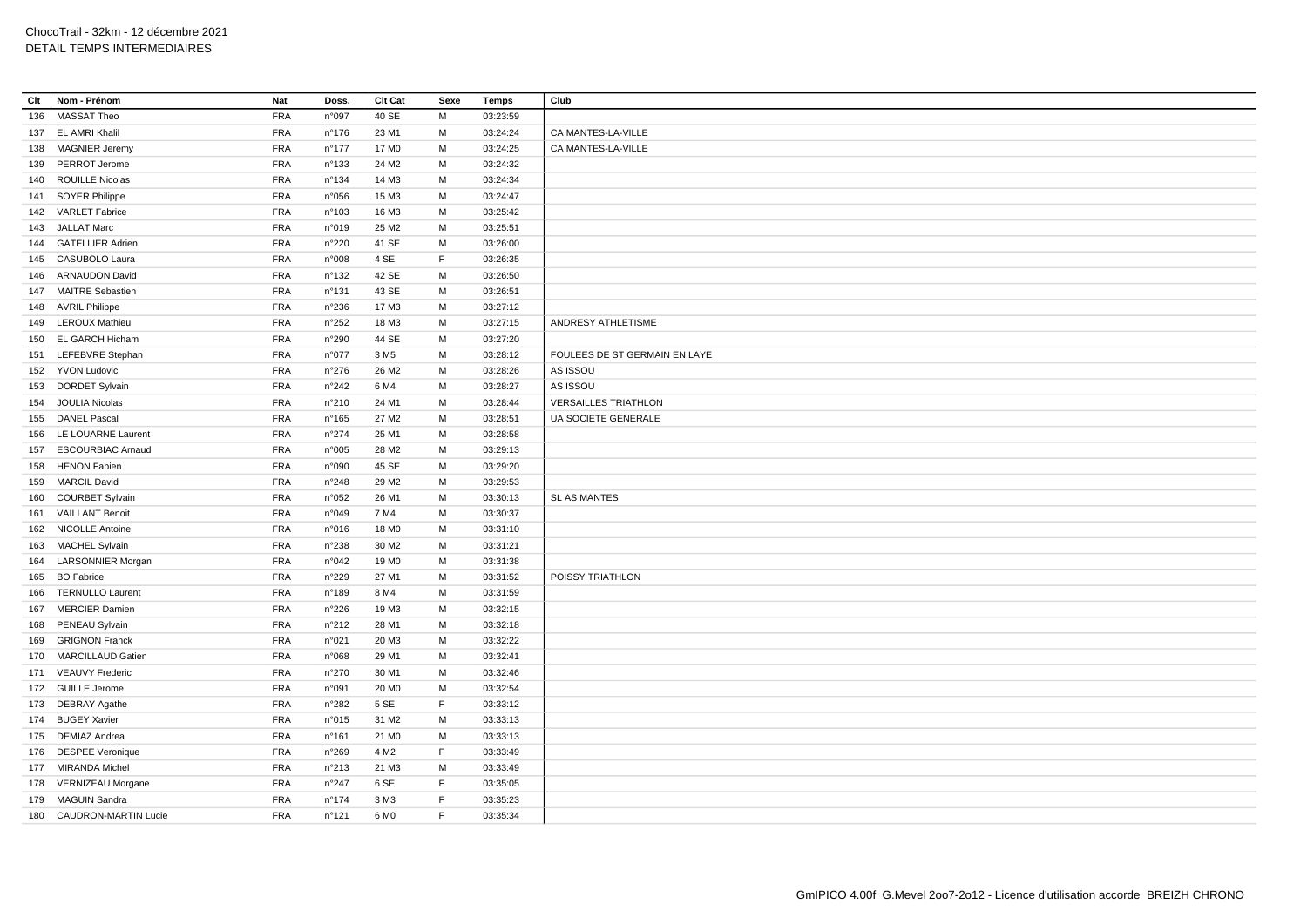| Clt | Nom - Prénom                                 | Nat        | Doss.           | Clt Cat           | Sexe | <b>Temps</b> | Club                              |
|-----|----------------------------------------------|------------|-----------------|-------------------|------|--------------|-----------------------------------|
| 181 | PARASSOURAMANE Coumar                        | <b>FRA</b> | n°039           | 32 M <sub>2</sub> | M    | 03:36:21     |                                   |
|     | 182 NAVIER Philippe                          | <b>FRA</b> | n°259           | 9 M4              | M    | 03:36:54     | SO HOUILLES                       |
| 183 | LUMBROSO Ronan                               | <b>FRA</b> | n°196           | 22 M3             | M    | 03:36:56     |                                   |
|     | 184 LEPELTIER Mickael                        | <b>FRA</b> | $n^{\circ}$ 111 | 33 M2             | м    | 03:37:56     | <b>SL AS MANTES</b>               |
|     | 185 ZANE Hassane                             | <b>FRA</b> | $n^{\circ}$ 175 | 34 M2             | м    | 03:37:57     | CA MANTES-LA-VILLE                |
| 186 | <b>CHARIER Fabien</b>                        | <b>FRA</b> | n°211           | 31 M1             | M    | 03:38:14     |                                   |
| 187 | STREISSEL Marie-caroline                     | <b>FRA</b> | n°254           | 3 M1              | F    | 03:39:03     | ANDRESY ATHLETISME                |
| 188 | <b>HOAREAU Delphine</b>                      | <b>FRA</b> | n°113           | 7 SE              | F    | 03:39:24     |                                   |
|     | 189 PARANT Margaux                           | <b>FRA</b> | n°122           | 7 M <sub>0</sub>  | F.   | 03:39:27     |                                   |
| 190 | <b>ROSIER Charlotte</b>                      | <b>FRA</b> | n°186           | 8 M <sub>0</sub>  | F.   | 03:39:49     |                                   |
| 191 | <b>EBERHARDT Sebastien</b>                   | <b>FRA</b> | n°182           | 35 M2             | M    | 03:40:04     |                                   |
|     | 192 SARRAZIN Eric                            | <b>FRA</b> | n°253           | 10 M4             | M    | 03:40:14     | ANDRESY ATHLETISME                |
| 193 | <b>BONNET Jean francois</b>                  | <b>FRA</b> | n°198           | 4 M <sub>5</sub>  | м    | 03:40:17     |                                   |
|     | 194 GRIFFAULT Jerome                         | <b>FRA</b> | n°170           | 32 M1             | M    | 03:40:30     | <b>VERNEUIL AC</b>                |
|     | 195 CENDRES Julien                           | <b>FRA</b> | $n^{\circ}$ 147 | 33 M1             | M    | 03:40:36     |                                   |
|     | 196 VEILLEUX Michelle                        | <b>FRA</b> | n°125           | 8 SE              | F    | 03:40:50     |                                   |
| 197 | <b>PERICAT Alexandre</b>                     | <b>FRA</b> | n°126           | 46 SE             | M    | 03:40:51     |                                   |
| 198 | <b>BONNIN Jean-sebastien</b>                 | <b>FRA</b> | $n^{\circ}$ 162 | 22 M <sub>0</sub> | м    | 03:41:15     |                                   |
| 199 | <b>DENIS Jean-marc</b>                       | <b>FRA</b> | n°230           | 11 M4             | M    | 03:41:24     |                                   |
| 200 | CHEZAUBERNARD Valentin                       | <b>FRA</b> | n°014           | 23 M <sub>0</sub> | M    | 03:41:37     |                                   |
| 201 | <b>CESARINE Yann</b>                         | <b>FRA</b> | n°017           | 24 M <sub>0</sub> | M    | 03:44:20     |                                   |
|     | 202 FRIEDRICH Sarah                          | <b>FRA</b> | $n^{\circ}$ 141 | 9 SE              | F    | 03:44:33     |                                   |
|     | 203 AYGON Thomas                             | <b>FRA</b> | n°257           | 36 M <sub>2</sub> | M    | 03:44:55     |                                   |
|     |                                              | <b>FRA</b> | n°032           | 25 M <sub>0</sub> | M    |              |                                   |
|     | 204 THIBERVILLE Sylvain<br>PEREA BURREL Abel | <b>FRA</b> |                 |                   | M    | 03:45:59     |                                   |
| 205 |                                              | <b>FRA</b> | n°262           | 26 M <sub>0</sub> |      | 03:46:02     |                                   |
| 206 | <b>BASTIEN Frederic</b>                      |            | $n^{\circ}168$  | 23 M3             | м    | 03:46:08     | <b>VERNEUIL AC</b>                |
| 207 | <b>BOIS Dominique</b>                        | <b>FRA</b> | n°195           | 1 M6              | M    | 03:46:31     | YPRL SAINT CYR TRIATHLON          |
|     | 208 LEMIN Didier                             | <b>FRA</b> | $n^{\circ}172$  | 34 M1             | M    | 03:46:32     |                                   |
| 209 | <b>OLIVEIRA Emmanuel</b>                     | <b>FRA</b> | n°291           | 35 M1             | м    | 03:47:36     |                                   |
|     | 210 HELAINE Philippe                         | <b>FRA</b> | n°166           | 1 M7              | M    | 03:47:56     |                                   |
|     | 211 NOKO Matthieu                            | <b>FRA</b> | n°289           | 27 M <sub>0</sub> | M    | 03:49:15     |                                   |
|     | 212 FORMELLI Cyril                           | <b>FRA</b> | $n^{\circ}$ 171 | 28 M <sub>0</sub> | M    | 03:50:29     |                                   |
|     | 213 LE FAUCHEUR Frederic                     | <b>FRA</b> | $n^{\circ}$ 116 | 12 M4             | M    | 03:51:45     | FLERS-CONDE SUR NOIREAU ATHLE     |
|     | 214 FIEUX Loic                               | <b>FRA</b> | n°244           | 24 M3             | M    | 03:53:03     |                                   |
|     | 215 KNEFEL Magdalena                         | <b>FRA</b> | n°240           | 4 M1              | F.   | 03:53:03     |                                   |
|     | 216 LAUNAY Arnaud                            | <b>FRA</b> | n°250           | 47 SE             | M    | 03:53:04     |                                   |
|     | 217 ARNAUD Jean louis                        | <b>FRA</b> | n°075           | 2 M <sub>6</sub>  | M    | 03:54:24     |                                   |
|     | 218 LEFEBVRE Yannick                         | <b>FRA</b> | n°201           | 48 SE             | м    | 03:55:06     |                                   |
|     | 219 BRONSART Olivier                         | <b>FRA</b> | n°018           | 36 M1             | M    | 03:55:58     |                                   |
| 220 | <b>MONNIER Fabrice</b>                       | <b>FRA</b> | n°083           | 37 M1             | M    | 03:58:45     |                                   |
|     | 221 LEONI Louis                              | <b>FRA</b> | $n^{\circ}$ 188 | 49 SE             | M    | 03:59:23     |                                   |
|     | 222 BELONE Valentiane                        | <b>FRA</b> | n°041           | 10 SE             | F.   | 04:00:01     |                                   |
| 223 | PATHMANATHAN Souda                           | <b>FRA</b> | $n^{\circ}164$  | 50 SE             | м    | 04:00:03     |                                   |
|     | 224 BERTHELIN Sebastien                      | <b>FRA</b> | n°074           | 37 M2             | M    | 04:00:08     | U S METROPOLITAINE DES TRANSPORTS |
|     | 225 DECAUDIN Jordan                          | <b>FRA</b> | n°202           | 29 M <sub>0</sub> | M    | 04:00:16     |                                   |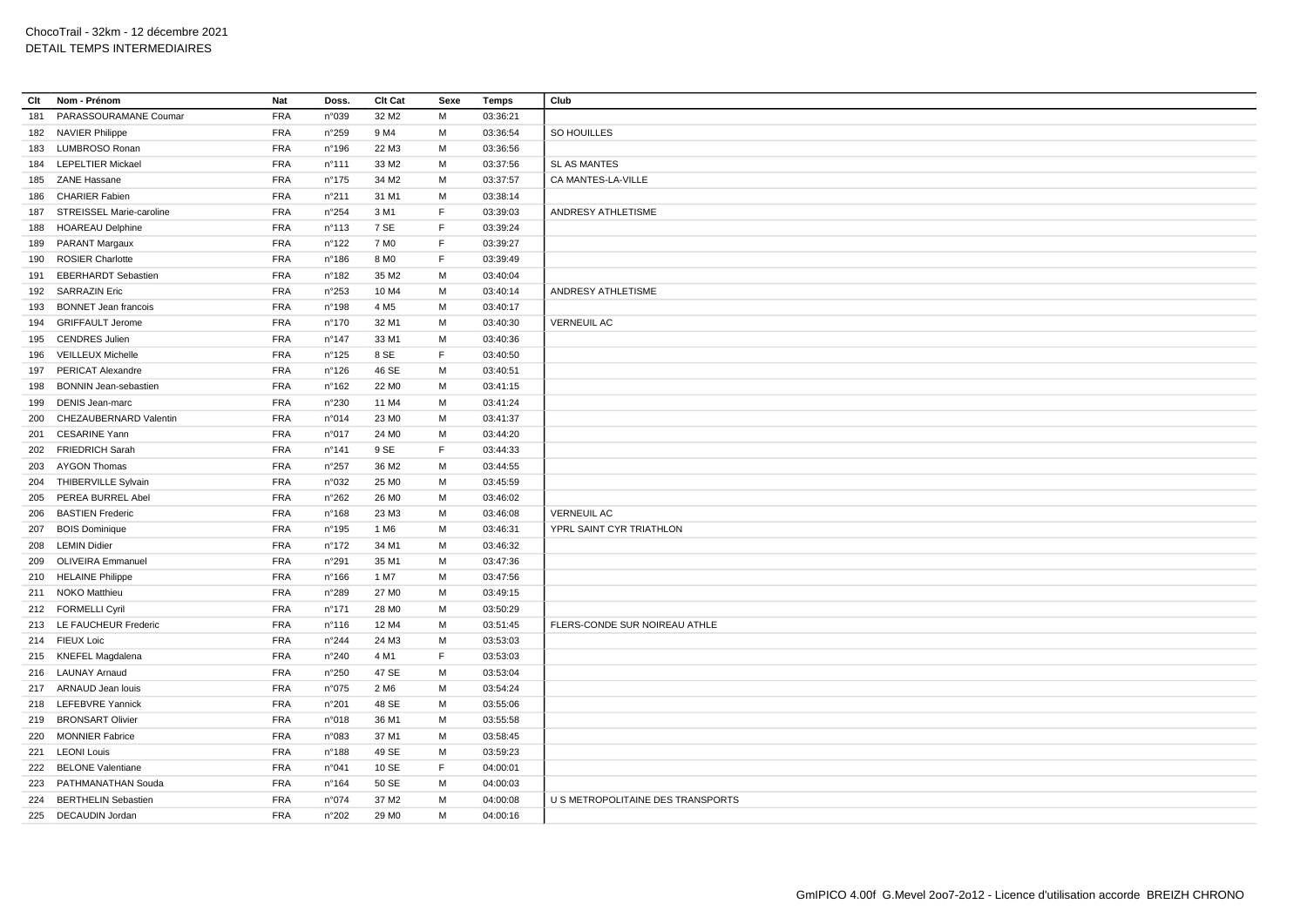| Clt | Nom - Prénom                | Nat        | Doss.           | Clt Cat           | Sexe | Temps    | Club                          |
|-----|-----------------------------|------------|-----------------|-------------------|------|----------|-------------------------------|
| 226 | <b>HAVARD Josiane</b>       | <b>FRA</b> | n°040           | 4 M3              | F    | 04:01:35 |                               |
|     | 227 BIZIMUNGU Jean          | <b>FRA</b> | n°051           | 3 M6              | М    | 04:02:59 | CLUB ATHLETIQUE AUBERGENVILLE |
|     | 228 GHARBI Saad             | <b>FRA</b> | n°057           | 51 SE             | M    | 04:04:25 |                               |
|     | 229 LE DOUARON Guillaume    | <b>FRA</b> | n°275           | 30 MO             | M    | 04:05:59 |                               |
|     | 230 NOUS Florent            | <b>FRA</b> | $n^{\circ}$ 185 | 52 SE             | M    | 04:11:32 |                               |
|     | 231 TITTON Matthias         | <b>FRA</b> | n°184           | 53 SE             | M    | 04:11:33 |                               |
|     | 232 ARCHER Jonathan         | <b>FRA</b> | $n^{\circ}104$  | 31 M <sub>0</sub> | М    | 04:11:42 |                               |
|     | 233 LEFEBVRE Aline          | <b>FRA</b> | n°085           | 5 M <sub>2</sub>  | F.   | 04:14:07 |                               |
|     | 234 LEBESCOND Guillaume     | <b>FRA</b> | n°151           | 38 M1             | М    | 04:14:17 | SL CLUB ATHLETISME JEUNESSE   |
|     | 235 BANDIZIOL Maelys        | <b>FRA</b> | n°266           | 11 SE             | F    | 04:17:25 |                               |
|     | 236 MICHEL Valerian         | <b>FRA</b> | n°265           | 54 SE             | M    | 04:17:28 |                               |
|     | 237 GALAT Michael           | <b>FRA</b> | n°105           | 38 M2             | М    | 04:21:12 |                               |
|     | 238 CARTALIER Thomas        | <b>FRA</b> | n°114           | 32 MO             | M    | 04:21:22 |                               |
|     | 239 BOURDON Thierry         | <b>FRA</b> | n°073           | 39 M1             | М    | 04:28:30 |                               |
|     | 240 MAILLARD Delphine       | <b>FRA</b> | n°199           | 6 M <sub>2</sub>  | F    | 04:29:21 |                               |
| 241 | <b>JACOMET Patrice</b>      | <b>FRA</b> | n°200           | 25 M3             | M    | 04:29:24 |                               |
|     | 242 MEYMERIE Gregoire       | <b>FRA</b> | n°086           | 33 MO             | M    | 04:30:25 | <b>COS RENAULT LARDY</b>      |
|     | 243 DOMNESQUE Jocelyne      | <b>FRA</b> | n°173           | 5 M1              | F    | 04:35:46 |                               |
|     | 244 DE LA DEBUTRIE Isabelle | <b>FRA</b> | n°066           | 7 M2              | F    | 04:38:14 |                               |
|     | 245 DAVID Flore             | <b>FRA</b> | n°069           | 6 M1              | F    | 04:38:15 |                               |
|     | 246 HAVARD Corinne          | <b>FRA</b> | n°038           | 5 M3              | F    | 04:55:46 |                               |
|     | DSQ ANDRIEU Laurent         | <b>FRA</b> | n°053           | 0 M3              | М    | 00:00:00 |                               |
|     | DSQ CHHIBI Mounir           | <b>FRA</b> | $n^{\circ}$ 137 | 0 M1              | M    | 00:00:00 |                               |
|     | DSQ CHOPIN Mallory          | <b>FRA</b> | n°002           | 0 M <sub>0</sub>  | M    | 00:00:00 |                               |
|     | DSQ LE BON Sebastien        | <b>FRA</b> | n°232           | 0 M2              | М    | 00:00:00 |                               |
|     | DSQ VINET Frederic          | <b>FRA</b> | n°050           | 0 M3              | M    | 00:00:00 |                               |
|     | DNS FENEROL Michael         | <b>FRA</b> | n°192           | 0 M <sub>2</sub>  | M    | 00:00:00 |                               |
|     | DNS GAILLIEGUE Franz        | <b>FRA</b> | n°106           | 0 M3              | М    | 00:00:00 |                               |
|     | DNS HAMONIC Jean-baptiste   | <b>FRA</b> | n°037           | 0 SE              | М    | 00:00:00 |                               |
|     | DNS HAMONIC Jean-baptiste   | <b>FRA</b> | n°036           | 0 SE              | M    | 00:00:00 |                               |
|     | DNS JEAN Philippe           | <b>FRA</b> | n°203           | 0 M <sub>6</sub>  | М    | 00:00:00 | MBDA SPORT ATHLETISME         |
|     | DNS KLOPP Nicolas           | <b>FRA</b> | n°095           | 0 M <sub>0</sub>  | M    | 00:00:00 |                               |
|     | DNS LE METAYER Yann         | <b>FRA</b> | n°062           | 0 M3              | М    | 00:00:00 |                               |
|     | DNS LEMBLE Morgane          | <b>FRA</b> | n°190           | 0 SE              | F.   | 00:00:00 |                               |
|     | DNS LENNE Christophe        | <b>FRA</b> | n°221           | 0 M <sub>0</sub>  | М    | 00:00:00 |                               |
|     | DNS MAZABRAUD Michael       | <b>FRA</b> | n°026           | 0 M1              | M    | 00:00:00 | ANDRESY ATHLETISME            |
|     | DNS MIKLIC Laurent          | <b>FRA</b> | n°054           | 0 M3              | M    | 00:00:00 | FREE RUNNERS LE CLUB          |
|     | DNS MILAH Djillali          | <b>FRA</b> | n°013           | 0 M1              | M    | 00:00:00 |                               |
|     | DNS PEBAYLE Laurent         | <b>FRA</b> | n°107           | 0 M4              | M    | 00:00:00 |                               |
|     | DNS ALGOET Hugues           | <b>FRA</b> | n°080           | 0 M1              | М    | 00:00:00 |                               |
|     | DNS PISSIER Jean-bernard    | <b>FRA</b> | n°072           | 0 M3              | M    | 00:00:00 |                               |
|     | DNS AURAY Joffrey           | <b>FRA</b> | n°193           | 0 M <sub>0</sub>  | М    | 00:00:00 |                               |
|     | DNS PLICHART Victor         | <b>FRA</b> | n°124           | 0 SE              | M    | 00:00:00 |                               |
|     | DNS PLISSON Patrice         | <b>FRA</b> | n°055           | 0 M1              | М    | 00:00:00 |                               |
|     | DNS PRIVE Delphine          | <b>FRA</b> | n°067           | 0 M <sub>2</sub>  | F    | 00:00:00 |                               |